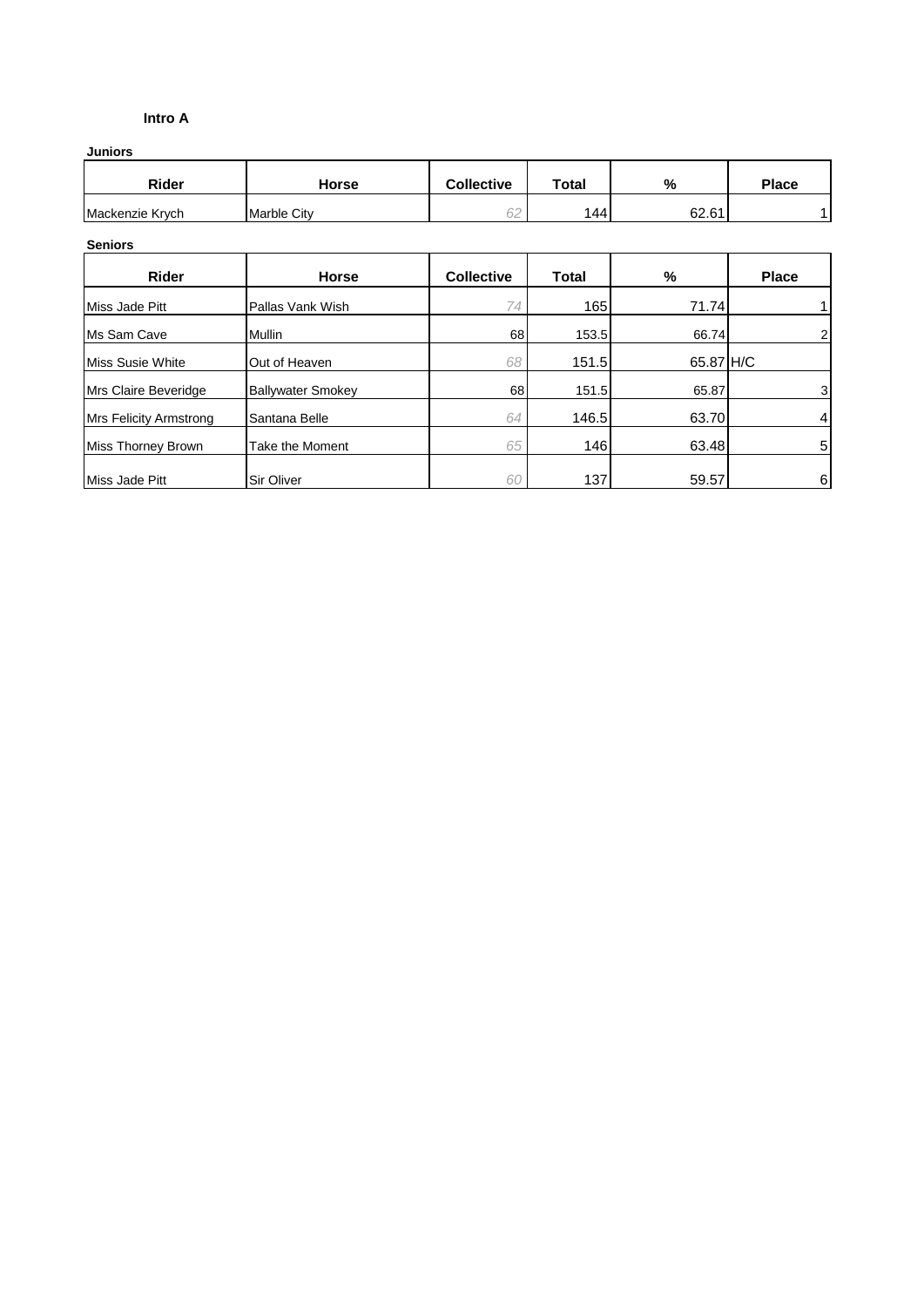## **Intro B**

| <b>Juniors</b>   |              |                   |       |       |              |
|------------------|--------------|-------------------|-------|-------|--------------|
| <b>Rider</b>     | <b>Horse</b> | <b>Collective</b> | Total | %     | <b>Place</b> |
| Olivia Blackshaw | Snip         | 66                | 155.5 | 67.61 |              |

 $\overline{\phantom{a}}$ 

### **Seniors**

| <b>Rider</b>                  | <b>Horse</b>                    | <b>Collective</b> | Total | %         | <b>Place</b>    |
|-------------------------------|---------------------------------|-------------------|-------|-----------|-----------------|
| Miss Jade Pitt                | Pallas Vank Wish                | 76                | 169.5 | 73.70     |                 |
| Miss Katie Smith              | Mill Island                     |                   | 162.5 | 70.65     | $\mathbf{2}$    |
| Miss Susie White              | Out of Heaven                   | 70                | 159.5 | 69.35 H/C |                 |
| Miss Alexander Booth          | Sandgate                        | 69                | 157.5 | 68.48     | $\mathbf{3}$    |
| Mrs Claire Beveridge          | <b>Bollywater Smokey</b>        | 69                | 154   | 66.96     | $\vert 4 \vert$ |
| Miss Thorney Brown            | Take the Moment                 | 68                | 152   | 66.09     | 5               |
| Ms Sam Cave                   | Mullin                          | 66                | 149.5 | 65.00     | 6               |
| Miss Jade Pitt                | Sir Oliver                      | 62                | 146.5 | 63.70     |                 |
| Mrs Kathryn Burnett Houghton  | <b>Fifty Shades of Graceful</b> | 62                | 143.5 | 62.39     |                 |
| <b>Mrs Felicity Armstrong</b> | Santana Belle                   | 59                | 142   | 61.74     |                 |
| Mrs Lynsey Power              | Mister saxman                   | 63                | 142   | 61.74     |                 |
| Miss Nanina Archer            | <b>Coolfraser Mount Rose</b>    | 59                | 135   | 58.7      |                 |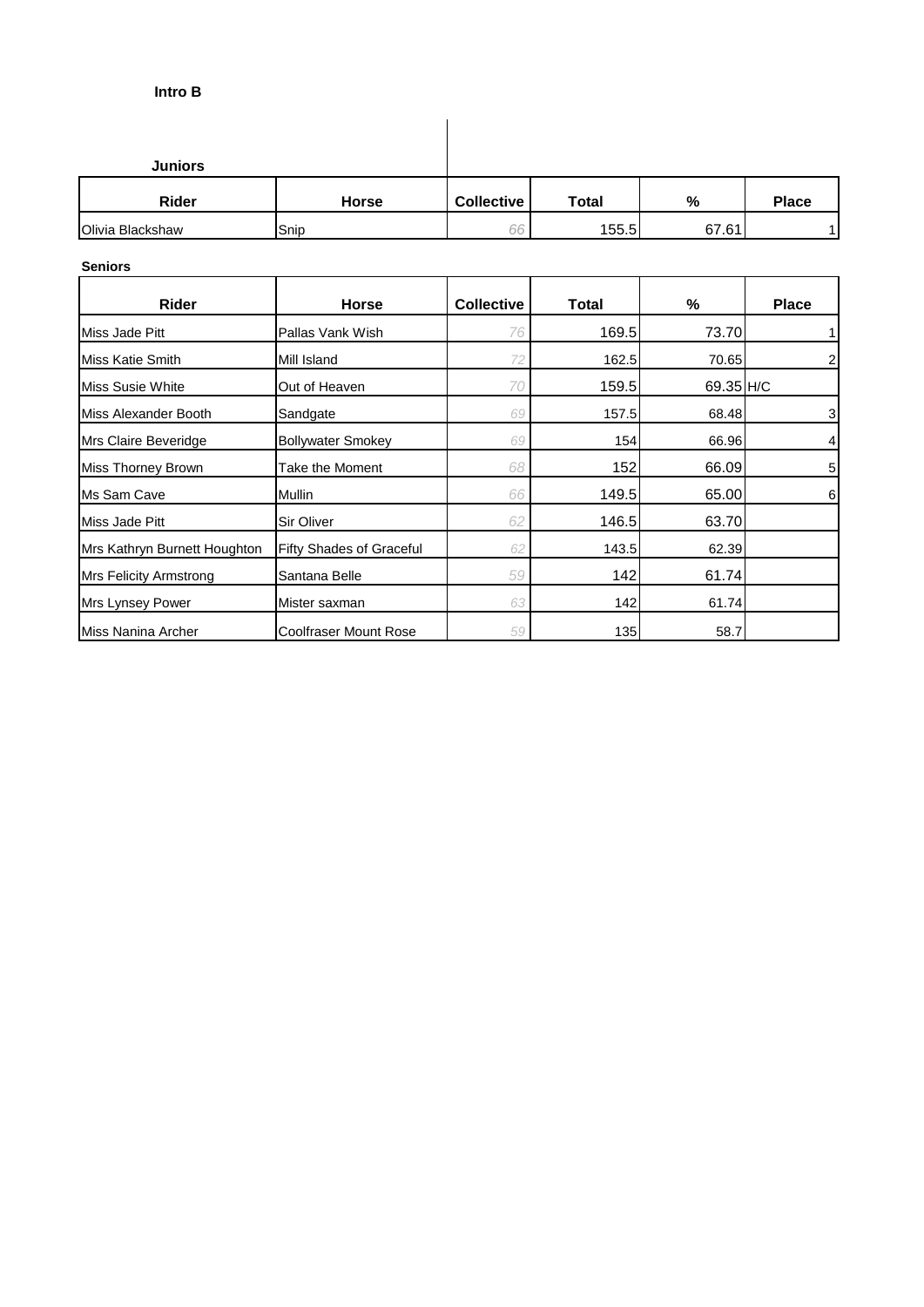#### **Prelim 1**

| <b>Juniors</b>   |       |                   |              |       |         |
|------------------|-------|-------------------|--------------|-------|---------|
| Rider            | Horse | <b>Collective</b> | <b>Total</b> | %     | Placing |
| Olivia Blackshaw | Snip  | 72                | 135          | 71.05 |         |
|                  |       |                   |              |       |         |

| <b>Seniors</b>           |                         |                   |              |       |                |
|--------------------------|-------------------------|-------------------|--------------|-------|----------------|
| <b>Rider</b>             | <b>Horse</b>            | <b>Collective</b> | <b>Total</b> | %     | <b>Placing</b> |
| Mrs Michelle Bowen       | Midnight Sun            | 68                | 129          | 67.89 |                |
| Miss Kirstin Gribben     | Cillbhrid Gavin         | 67                | 127.5        | 67.11 | $\overline{2}$ |
| Mrs Carol Jordan         | Duncan and Diving       | 67                | 127          | 66.84 | 3              |
| Miss Alexandra Eavis     | Criafol Comanche Master | 65                | 124.5        | 65.53 | 4              |
| Mrs Cathy Davison        | Calico Rose             | 66                | 122.5        | 64.47 | 5              |
| Mrs Donna Power          | Laharden Jewel          | 62                | 119          | 62.63 | 6              |
| <b>Mrs Claire Ridley</b> | <b>B</b> my Revolution  | 61                | 116.5        | 61.32 |                |
| Mrs Lynsey Power         | Mister Saxman           | 61                | 116          | 61.05 |                |
| Miss Alexander Booth     | Sandgate                | 61                | 115          | 60.53 |                |
| Miss Maddie Porter       | Polly                   |                   |              |       |                |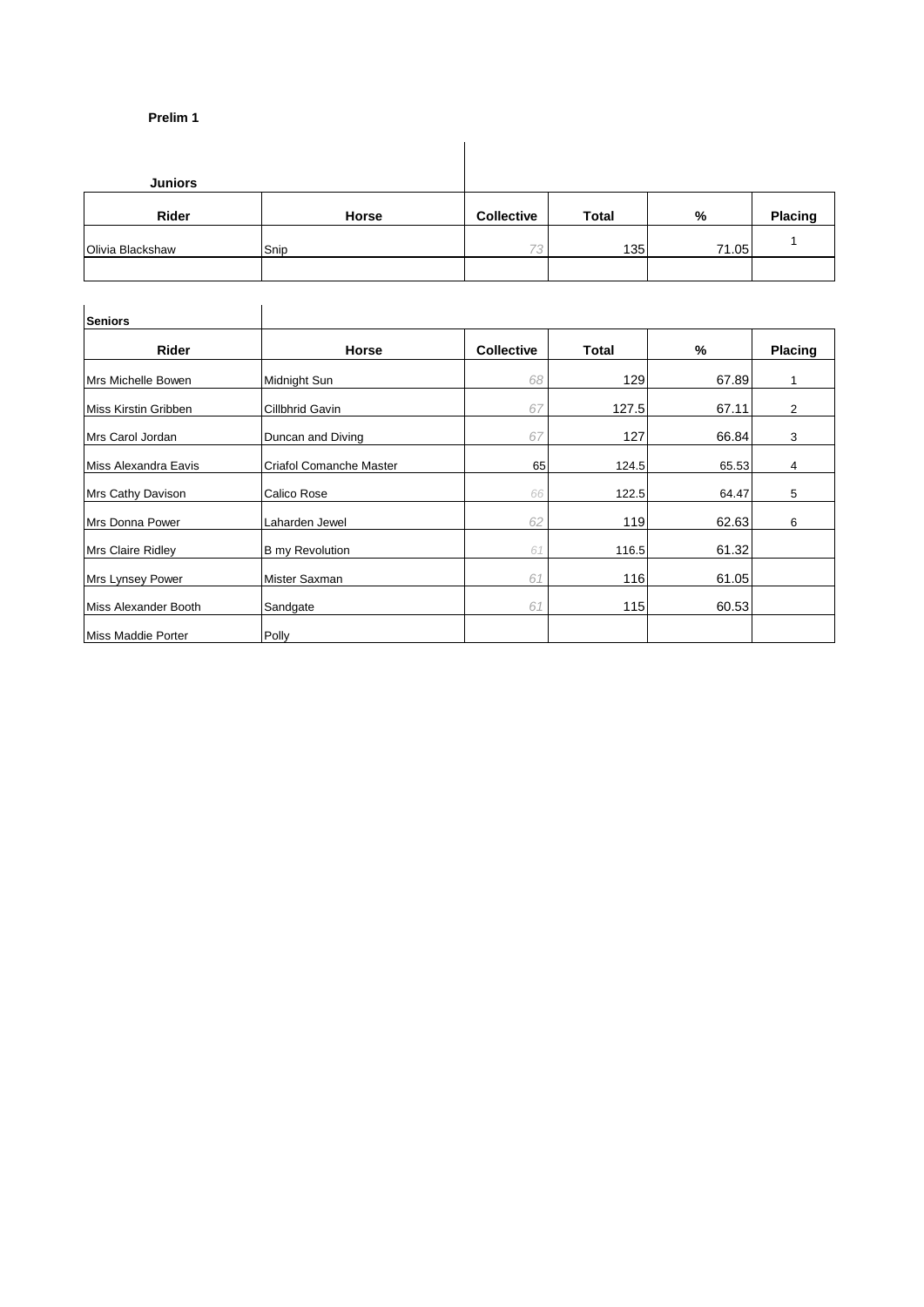## **Prelim 12**

| <b>Rider</b>            | <b>Horse</b>            | <b>Collective</b> | Total | $\%$  | <b>Placing</b> |
|-------------------------|-------------------------|-------------------|-------|-------|----------------|
| Miss Helen Errington    | Louie                   | 73                | 194   | 71.85 |                |
| Mrs Michelle Bowen      | Midnight Sun            | 68                | 181.5 | 67.22 | 2              |
| Mrs Cathy Davison       | Calico Rose             | 66                | 176   | 65.19 | 3              |
| Mrs Donna Power         | Laharden Jewel          | 66                | 175.5 | 65.00 | $4=$           |
| Miss Kirstin Gribben    | Cillbhrid Gavin         | 66                | 175.5 | 65.00 | $4=$           |
| Mrs Caroline Shield     | The Ketchup Kid         | 65                | 175   | 64.81 | 6              |
| Mrs Carol Jordan        | Duncan and Diving       | 65                | 173.5 | 64.26 |                |
| Miss Alexandra Eavis    | Criafol Comanche Master | 65                | 172.5 | 63.89 |                |
| Mrs Elizabeth Pickering | Holling Blue Blaze      | 64                | 172   | 63.7  |                |
| Mrs Claire Ridley       | <b>B</b> my Revolution  | 62                | 168.5 | 62.41 |                |
| Miss Katie Smith        | Mill Island             | 59                | 159.5 | 59.07 |                |
| Miss Maddie Porter      | Polly                   |                   |       |       |                |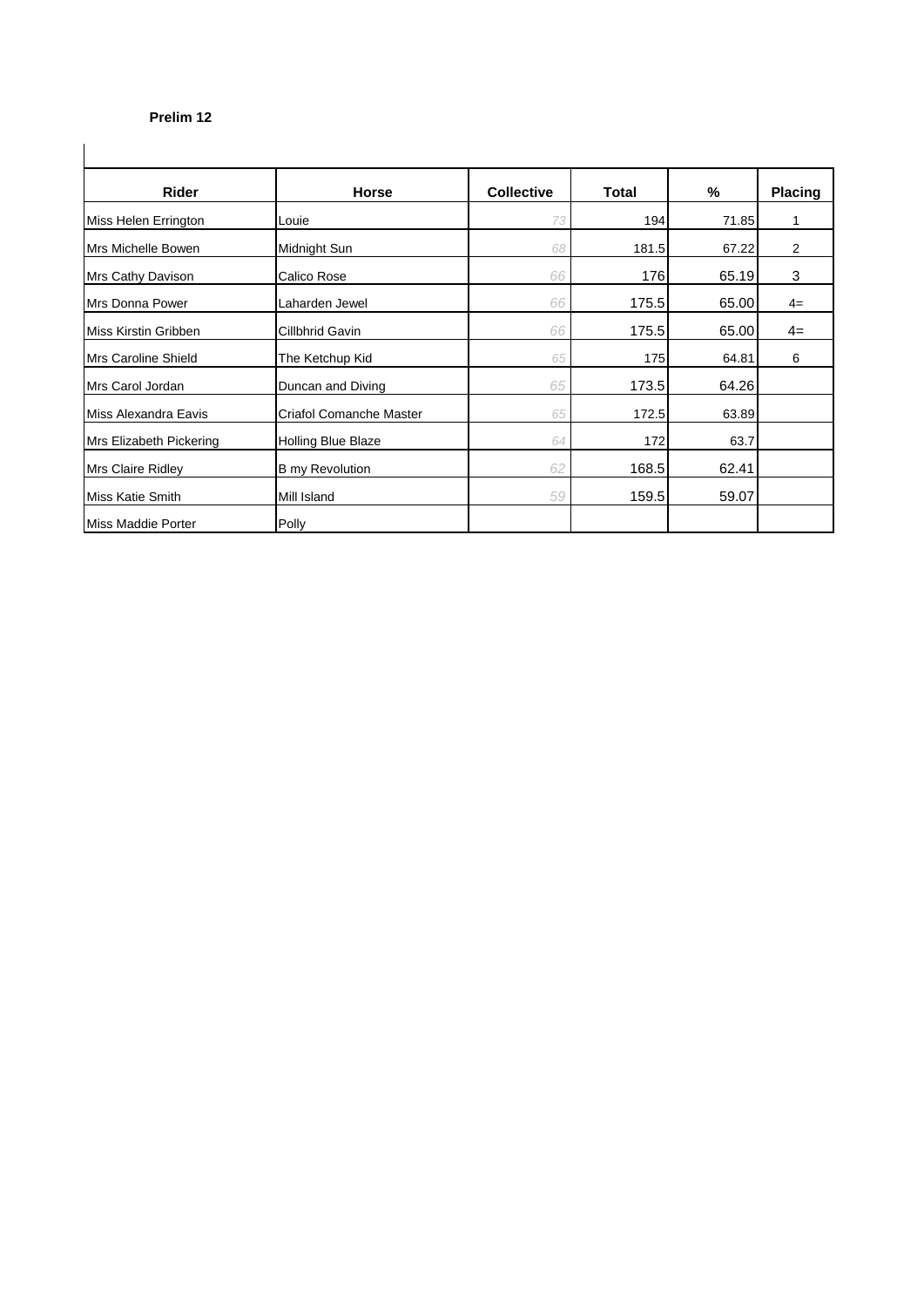| Novice 24               |                           |                   |              |       |                |
|-------------------------|---------------------------|-------------------|--------------|-------|----------------|
| Rider                   | Horse                     | <b>Collective</b> | <b>Total</b> | %     | Placing        |
| Miss Helen Errington    | Louie                     | 40.5              | 155          | 67.39 | 1              |
| Mrs Elizabeth Pickering | <b>Holling Blue Blaze</b> | 39.5              | 151.5        | 65.87 | $\overline{c}$ |
| Ann Tait                | Jazz                      | 39.5              | 151          | 65.65 | 3              |
| Mrs Caroline Shield     | The Ketchup Kid           | 38                | 150.5        | 65.43 | $\overline{4}$ |
| Miss Lucy Gray          | Crimson Hero              |                   |              |       |                |

| Novice 22             |                           |                   |              |       |                |
|-----------------------|---------------------------|-------------------|--------------|-------|----------------|
| Rider                 | Horse                     | <b>Collective</b> | <b>Total</b> | %     | <b>Placing</b> |
| Miss Lucy Gray        | Crimson Hero              |                   |              |       |                |
| Ann Tait              | Jazz                      | 54                | 193.00       | 66.55 | 11             |
| Miss Clare Hinchliffe | Falir Berlin Des Vallee's | 48                | 164.00       | 56.55 | $\overline{2}$ |